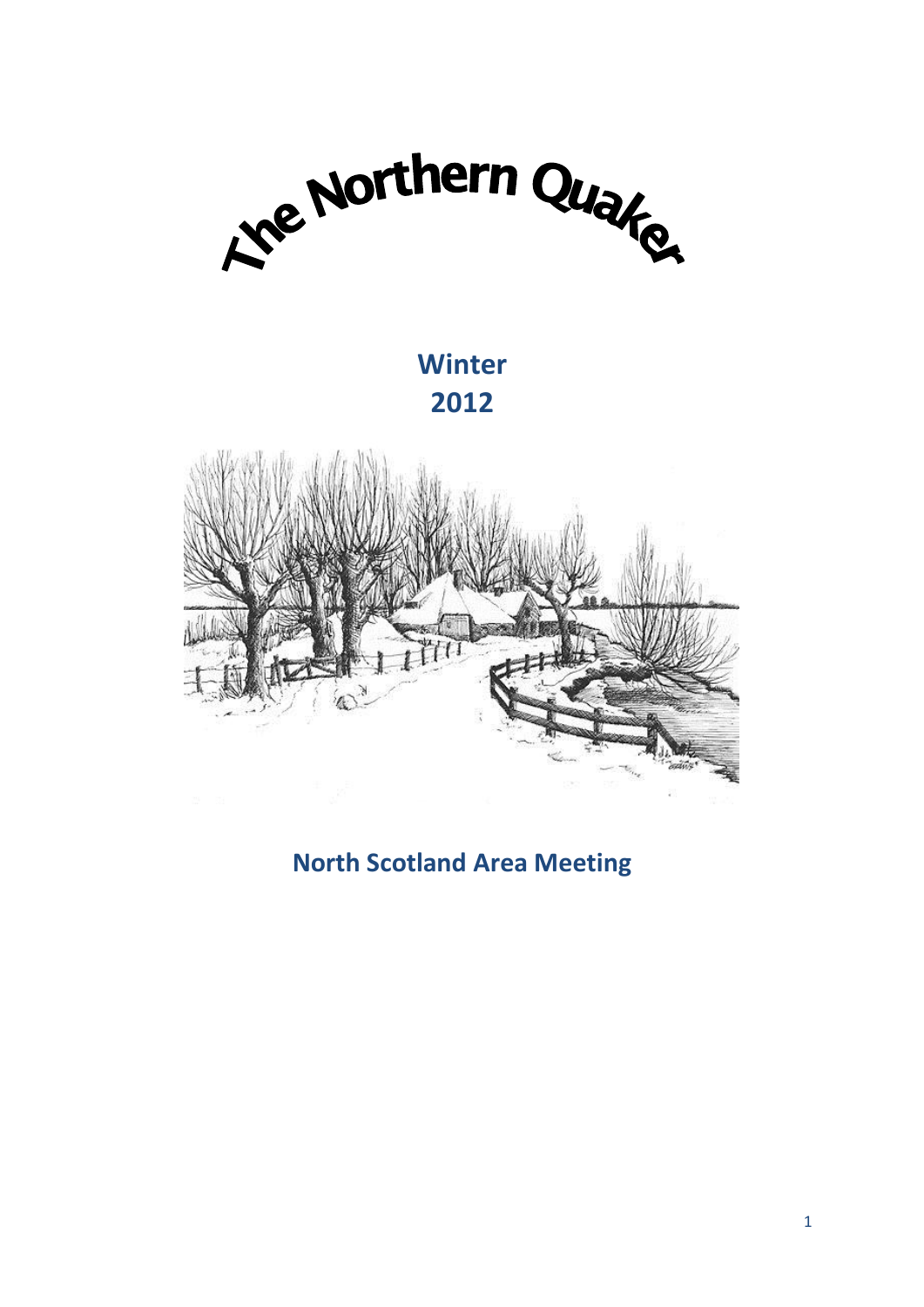# *Contents*

| <b>Comments</b>                                    | page 3  |
|----------------------------------------------------|---------|
| <b>Shetland Friends' memorial</b>                  | page 3  |
| <b>North Scotland Area Meeting November 2012</b>   | page 4  |
| <b>Meeting for Suffering July 2012</b>             | page 7  |
| <b>Quakerism - Early Christianity revived?</b>     | page 8  |
| <b>Towards a Green Meeting? Attending</b>          | page 9  |
| <b>Junior Yearly Meeting 2012</b>                  | page 11 |
| <b>A Spiritual Renaissance</b>                     | page 12 |
| <b>Quaker Life Representative Council Oct 2012</b> | page 13 |

**Area Meetings for 2013**

**16 February: Aberdeen 11 May: Caithness 23-25 August: Pluscarden (residential) 9 November: Inverness**

**General Meetings for Scotland in 2013 March 2nd Glasgow June 15th Edinburgh September 7th Perth November 16/17th Aberdeen (residential)**

> **Online newsletters** *Tayside Quaker West of Scotland Quaker News Northern Quaker Scottish Friend*

available on the GM website: **[http://www.quakerscotland.org](http://www.quakerscotland.org/)**

## **Courses and conferences**

*Remember North of Scotland Quaker Trust has funds for attendance at these events!*

**Check the Woodbrooke catalogue at [www.woodbrooke.org.uk](http://www.woodbrooke.org.uk/)** *or tel. 0121 472 5171*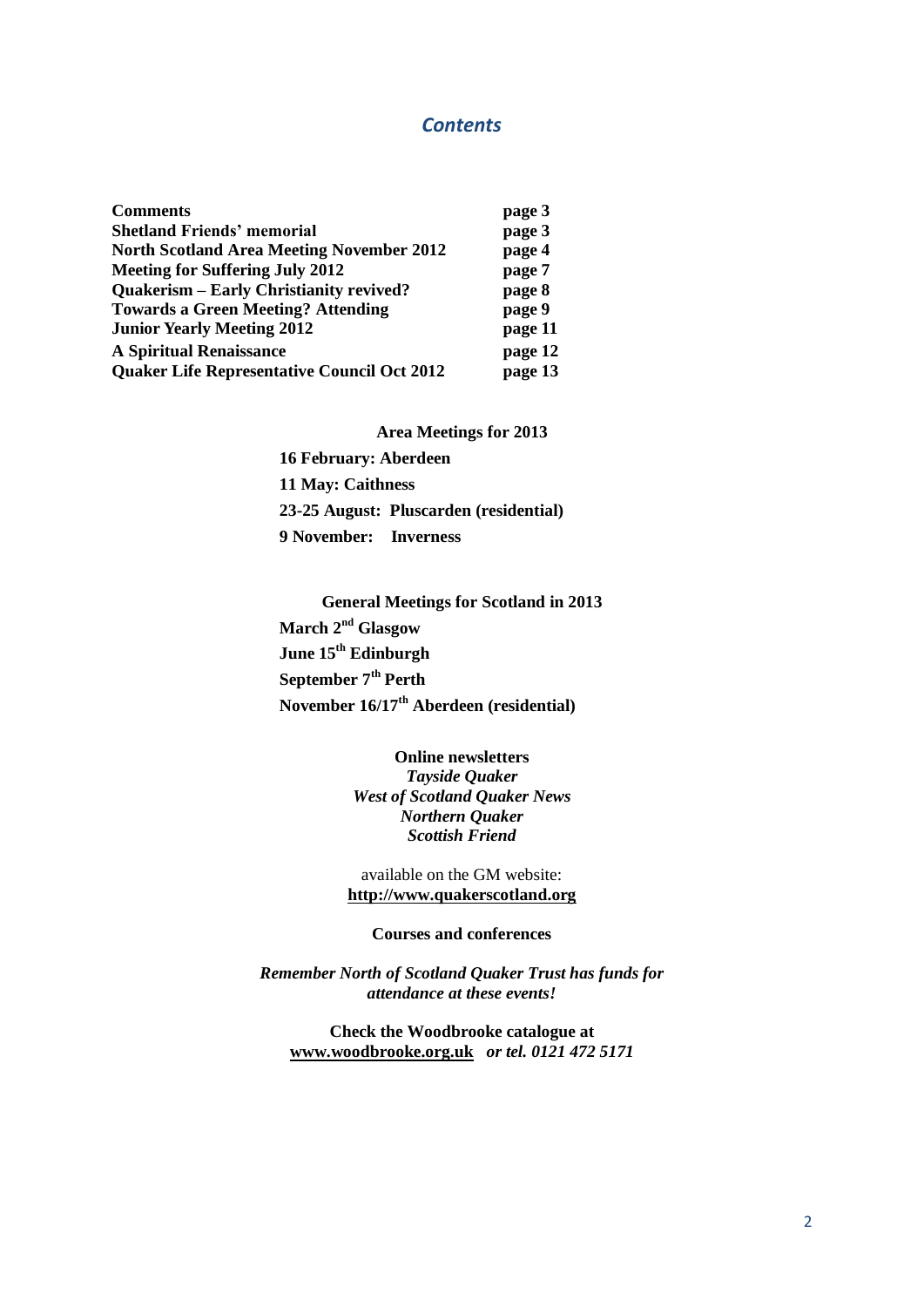# Comments

Welcome to the Winter edition of the Northern Quaker.

We begin this edition with a moving tribute from Shetland Friends to the late Charlotte Stevens.

For those like myself who were unable to attend the North Scotland Area Business Meeting in Inverness in November, we have a report from Peggy Lunan who has also helpfully included a list of accommodation for those wishing to attend the next AM in Thurso in May.

As well as reports from Meeting for Sufferings and Quaker Life Representative Council, we have several articles, including on early Christianity, contributions that Friends can make to environmental sustainability, and a report from a Young Friend about her attendance at Junior Yearly Meeting.

The recent dispersal of prisoners from HMP Peterhead has meant our visits to the small group of attenders have come to a temporary halt. However, a short piece from PrisonerActionNet reminds us of the importance of spirituality for prisoners and ex-offenders.

In between are articles that Friends have kindly submitted. I hope you enjoy them. My copy tray is not exactly bursting at the seams, so contributions are always welcome in any form to myself: Harry Horsley, 11 Cottown of Balgownie, Aberdeen AB23 8JQ Tel. 01224 706989 harry.horsley@uk.bp.com or harrydhorsley@gmail.com

# **Scotland and Chile connection**

Louise Salinas from Friends World Committee for Consultation (FWCC) is working on the next edition of the "Map of Friends Around the World". She has been trying to find out about the "Ovalle Worship Group" in Santiago, Chile, and has been informed that there was a connection with Friends in Scotland.

Louise is keen to find out whether the worship group still exists, and if so, how many members it has. If you know anything about this connection, please contact louises@fwccamericas.org

## **Shetland Friends Memorial for a much loved attender. July 2012**

When Charlotte Stevens retired she moved to Shetland with her husband. The islands had always had a special attraction for her, not least because it was here that her Jewish grandfather had been converted to Christianity. She was a delightful, highly cultured and very forthright character with great passion for environmental and peace campaigning and the Shetland peace activist community welcomed her energetic, creative input.

She was drawn to Shetland "Friends" and became an attender, sometimes hosting meetings for worship when our schedule included end-of-month meetings in people's homes. However, in discussions, it was clear that her own individual faith didn't include a belief in the afterlife and when her time came, she wanted no funereal fuss and bother and hoped if possible for her body to be of use for medical research.

Charlotte became a much-loved member of her local community and after her husband died, remained in their Hillswick cottage for many years, involving herself in local issues and being particularly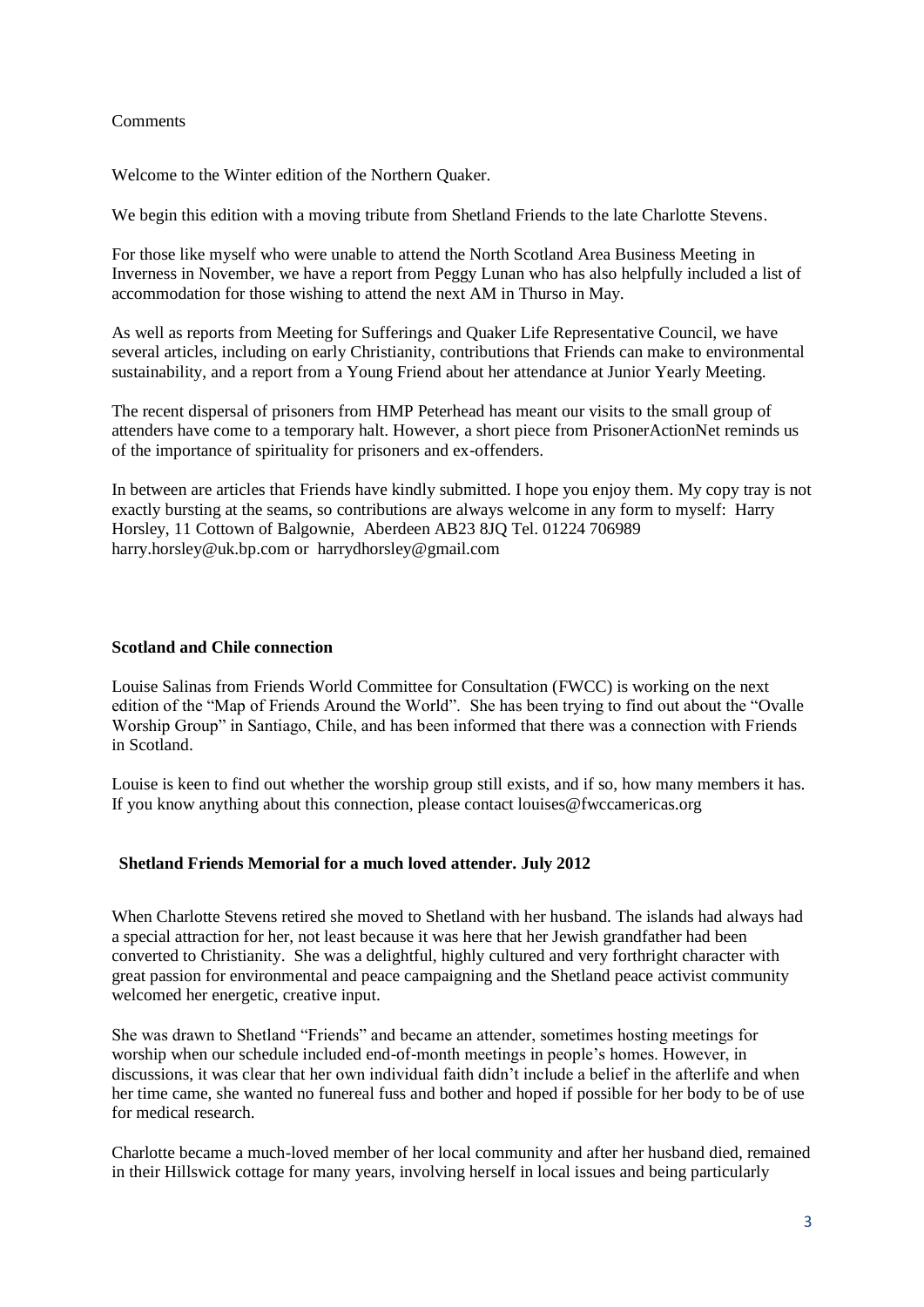supportive to families in difficulties. As she became gradually frailer, she in turn needed more support and her carers adored her, enjoying her wonderful sense of humour and her endless stories.

Eventually increasing illness and frailty required a last move to the Walter and Joan, Church of Scotland Care home in 2010. Here she stayed and enjoyed many visitors and outings, until her death this summer. We visited regularly and over the months, grew to know members of her family whenever they travelled to Shetland to see her. During Charlotte's last days, we were able to offer the family our holiday cottage, and enjoyed a growing friendship, sharing stories of Charlotte's life and helping with her final care needs.

It was decided that she should be buried in Shetland, in the same graveyard as the one where her grandfather lay. But a simple burial didn't feel sufficient. It was thus natural that the family asked us if we might be able to organise some kind of memorial event for her after her death, before the family left Shetland. They had attempted to carry out her wishes, but the hospital had rejected the offer of the body. Time was very short, but Shetlanders can move amazing mountains in emergencies.

We called a number of Friends in Aberdeen for advice and information. Within hours, we had been offered an evening the following day in the community centre where we met as Quakers. A score of telephone calls to Shetland Quakers and attenders, secured promises of support, of help with preparing food, and inviting as many of her friends and carers as possible to attend. We bought a blank book for people to write comments and memories of Charlotte in, produced a typed sheet, based on existing texts and offered material from Friends in Scotland and hoped for the best.

Over twenty people arrived for the gathering, many bearing food gifts and a regular banquet built up in the dining area. Our memorial notes were laid out on a large circle of chairs and those who knew each other chatted and settled down. One of our group welcomed everyone, introduced them to the family members present and explained the basics and silence fell. There were a lot of contributions and after a shaking of hands, people moved about, enjoying food and conversation, meeting colleagues and strangers alike and a warm, relaxed atmosphere built up. Charlotte's daughter invited everyone who could to join the family on the following morning to be present at the interment in Waas. The local undertaker would be bringing Charlotte's coffin and the simplest of burials was planned.

The following day dawned fair and a good dozen folk witnessed Charlotte's last journey. We held a silent meeting at the graveside, with contributions from whoever felt moved to speak. All scattered a handful of earth over the coffin, and we were touched when the senior undertaker expressed his deep appreciation for the event. He told Charlotte's family in a lifetime of service at funerals, he had never witnessed one so simple, sincere and moving. They were very touched.

We were then invited by a local lady to gather for an impromptu "cuppa" in the village hall. A warm, friendly half hour ensued, with many shared recollections of Charlotte's life and talents. Some spontaneous music, refreshments and final goodbyes were rounded off by a joint wash-up. Finally a small group returned to the grave and bulbs were planted on the site and everyone went their separate ways.

Jill Slee Blackadder, Shetland Meeting

## **Report of north Scotland area business meeting held 10 November 10 2012 in Inverness**

After a long and beautiful bus ride down the east coast it was good to be welcomed with smiles and hugs on arrival at the Old High Church Hall in Inverness. Then followed Meeting for Worship which drew us in in preparation for our Business Meeting for Worship.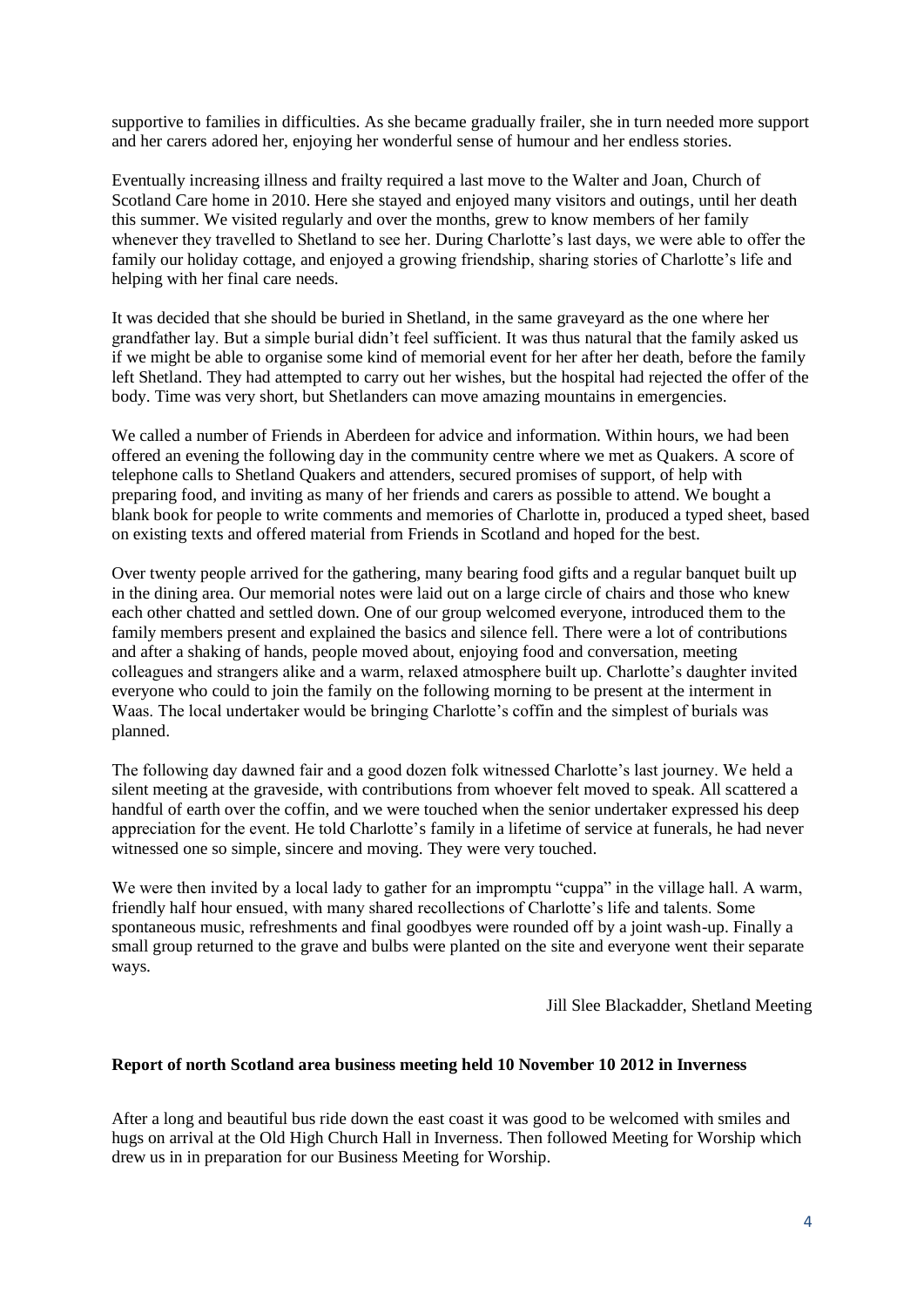The Meeting started with practical details before moving on to the main agenda. The first item was on Finance following on from the last AM. Phyllida Sayles reported fully on contributions sent to British Yearly Meeting at Friends' House in The Northern Quaker of Autumn 2012. AM returned to this subject, considering our response to Min 12.16 of the August AM regarding donations to British Yearly Meeting. The theme of this was the division of moneys sent to BYM and the proportion of the allocation returned to the area for its own expenditure. The item also concerned Corporate Donations. Several well-versed Friends spoke to this and the Minute may clarify the detail. Here is an excerpt from Minute 12.24(b):

"We believe that the information sent by Katie Frost (Interim Fundraising Manager Quaker Communications) is useful but that in future our treasurer should modify the information sent out to local meetings, for instance the amounts from smaller meetings with only one or two members giving directly, not be included separately but aggregated at the end; and a breakdown to be given of what is given from AM and LMs into what is corporate and what is passed on, on behalf of individual Friends."

"We recommend that AM tells Friends that, although we are doing reasonably well compared with other AMs, there is a shortfall of c.£4000 on what BYM would like, which would be £17,850 based on £150 per member, as opposed to £13,893 at the moment (based on 2011 figures). We encourage Friends to consider these figures. We also recommend that AM should consider using some of its reserves to make up future shortfalls, but, in order to encourage Friends to strengthen their financial commitment to BYM, not to make up the full shortfall automatically."

## "Minute 12.24 (c) Corporate Donations: Min. from AM Trustees.

"We have considered the organisations to which the AM might make regular corporate donations and recommend that we should give corporate annual donations to four Quaker bodies, BYM, Northern Friends Peace Board, Woodbrooke and Summer Shindig. In the current year we recommend that the amounts given to be as follows – BYM £1500, NFPB £500, Woodbrooke £500, and Summer Shindig £500. These we regard as minimum amounts which could be increased if the AM discerns this. At AM today we accept the ratios for giving as a useful guide to corporate donations from AM. We agree not to take this matter forward until the AM Treasurer and Clerk to AM Trustees are present."

Minute of record: Money from Ernle Beyts bequest for Westray and Papa Westray. The Treasurer and clerking team agreed that £200 should be made available for books for the local Meeting. Membership matters: The death of Gillian Masserene-James of Inverness Meeting was recorded. Applications for membership: Two positive reports from visitors to two applicants for membership were read: as a result John Hitchin (Inverness) and Robert Wilson (Lochaber and Lorn) were welcomed into membership. Robert Wilson was present and was able to welcomed in person. Eleanor Fairchild was asked to welcome John Hitchin.

Junior Yearly Meeting: We had an interesting report read of Emma Mason's experience of Junior Yearly Meeting. (Theme: 'Bearing witness') One of the things Emma gained was an appreciation of Quaker Business methods. She met many new people "from everywhere". She would recommend the experience to all Junior Young Friends. JYM is to be held in Kidderminster in 2013 – the nominations for this were Emma Mason (Aberdeen), Murray Mackay (Nairn), Ellie Palmer (Banchory) and Rosie Mason (Aberdeen). AM agreed to support these 4 young Friends to attend.

## PLUSCARDEN 2013

There was a discussion about a theme for this meeting. Various ideas were brought forward: more time for worship and fellowship; sketching; "different kinds of Worship"; relevance of the Bible today; singing and dancing; creative writing.

It was suggested The Kindlers might have some ideas. The Peace Testimony was felt to be relevant in the current climate and that The Kindlers and Northern Friends Peace Board might have some input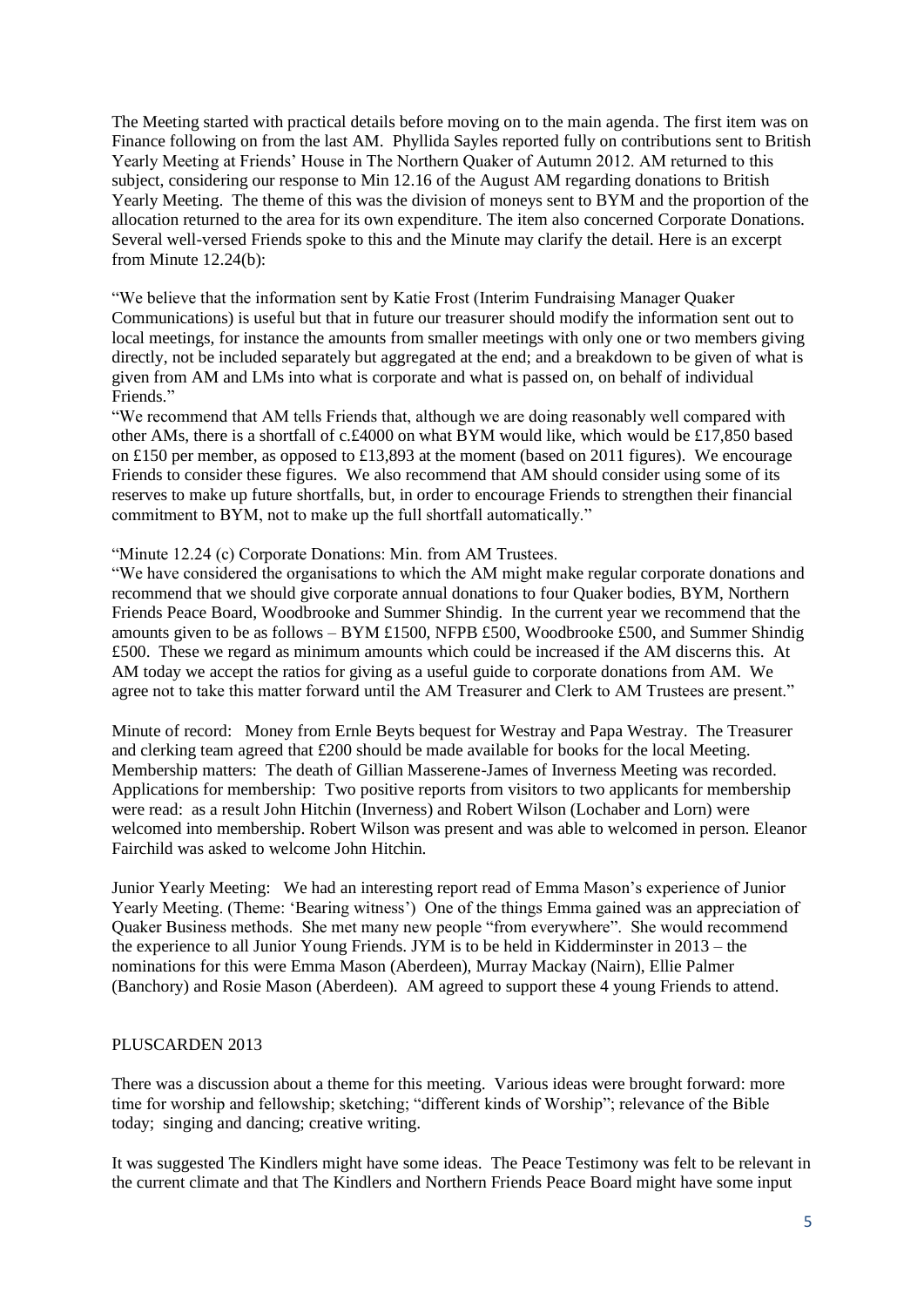concerning peace initiatives. It was also suggested that we could consult Phyllida Sayles, as a local AM member and a member of Alternative to Violence Project. AM should also consult Helen Steven and Ellen Moxley. At the last Pluscarden Meeting William McEwen retired from Elders and Overseers. Amanda Manouvier was appointed in his place.

AM Safeguarding co-ordinator: Penny Selbie has been appointed to this post, with David James as her deputy. In the present climate of abuse complaints it was pointed out that legal requirements may alter. We hope Pennie Selbie and/or David James will attend a Woodbrooke course concerning this service. It was stressed that objectivity in this role was important at all times.

Quaker Life Representative Council: Diana Brockbank reported on her experience of the Meeting with her usual welcome enthusiasm. The main message I gathered from Diana's report was how we look at the 'service' we give: as an arduous chore or a given pleasure. Richard Summers had said that we need to re-frame our 'jobs' in order not to see them as arduous. This linked with something the Clerk told us at the beginning of the meeting concerning Friends thoughts in Nairn saying that there should be more 'job sharing'. They further said that AM should be 'a party'. I am not sure that is the appropriate word but certainly we might get more done if we approach our work with a lighter touch. Diana presented us with a bagful of material that she had brought back with her including the magazine 'Quaker Voices' which is informative and nicely presented.

We had a discussion concerning starting times for AM relating to public transport timetables and their convenience. It was decided to start for the next year at 11.15am and to see how it works. Here in the North of Scotland we have our own special difficulties. We know them, but seem to find them hard to accept. I grew up in Birmingham where we had a choice of half a dozen or more Meetings within walking distance. Our challenge here is how to find a way of being contented with our lot and making the best of it. I do not know the answer.

It was agreed that the May Area meeting would take place in Thurso on 11 May 2013. Phyllida Sayles has booked the venue for the Meeting in the town. Friends will need however to book accommodation in good time.

Peggy Lunan, Inverness / Caithness

## **Accommodation in Thurso**

## HOTELS

Pentland Hotel, Princes Street. 01847 893202. [www.pentlandhotel.co.uk](http://www.pentlandhotel.co.uk/) The Weigh Inn, Burnside (at junction on A9 to Scrabster). 01847 892722. [www.weighinn.co.uk](http://www.weighinn.co.uk/) Station Hotel, 54 Princes Street. 01847 892003. [www.northhotels.co.uk/](http://www.northhotels.co.uk/)station Park Hotel, (opposite Tesco on A9). 01847 893251. [www.parkhotelthurso.co.uk](http://www.parkhotelthurso.co.uk/) Holborn Hotel, 16 Princes Street. 01847 892771.

## B&B

1 Janet Street B&B. 01847 895906. [www.1janetstreet.co.uk](http://www.1janetstreet.co.uk/) Bed and Breakfast @ 4, 4 Princes Street. 07717 470833. [www.bnbat4.co.uk](http://www.bnbat4.co.uk/) Murray House, 1 Campbell Street. 01847 895759. [www.murrayhousebb.com](http://www.murrayhousebb.com/) Pentland Lodge House, Granville Street, 01847 895103. [www.pentlandlodgehouse.co.uk](http://www.pentlandlodgehouse.co.uk/)

#### OTHER

Thurso Bay Holidays (static caravans), 36 Upper Burnside Drive. 01847 895960. [www.thursobayholidays.co.uk](http://www.thursobayholidays.co.uk/)

PLACES TO EAT IN THURSO (a small selection; there are also Indian and Chinese take-aways)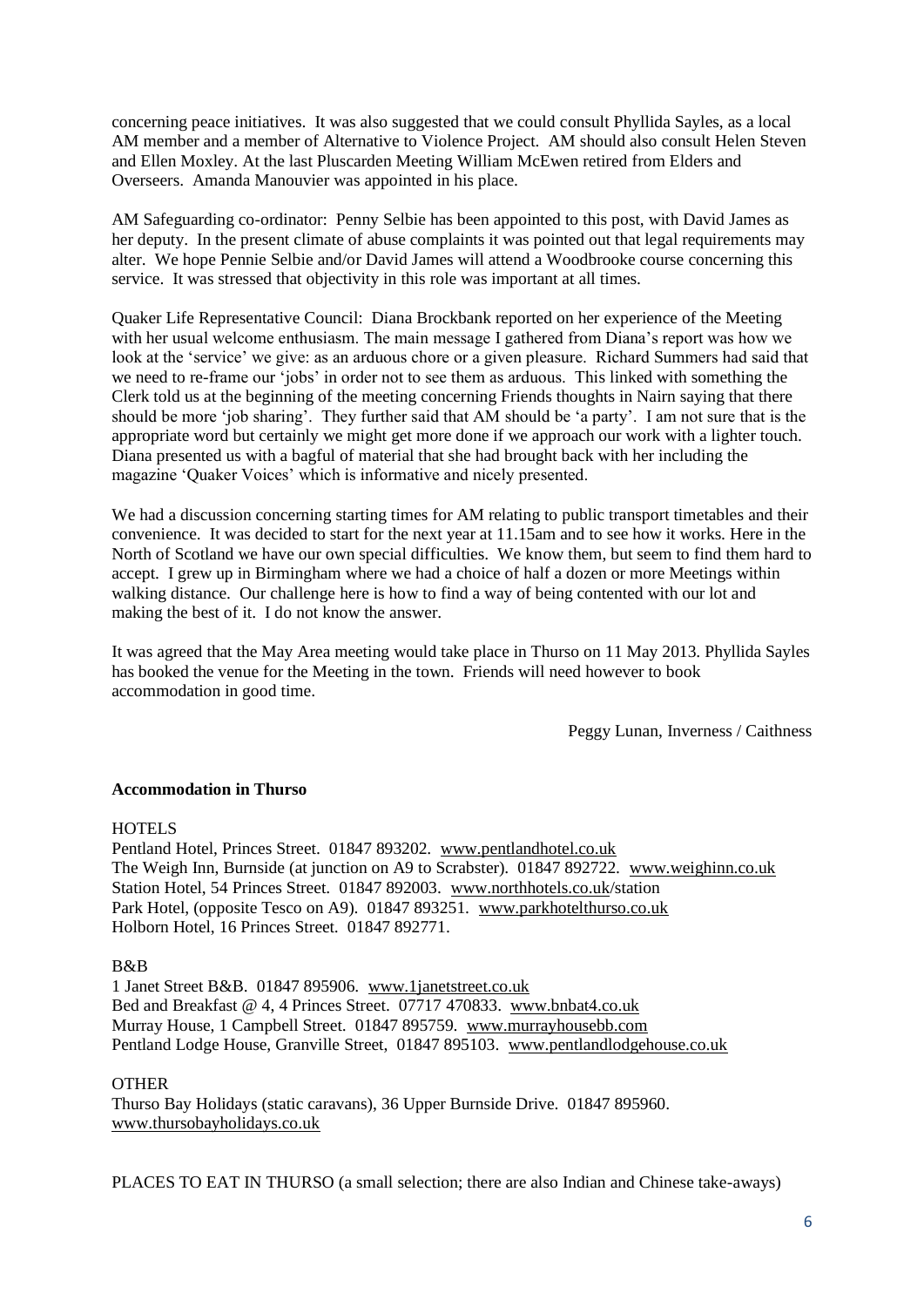Pentland Hotel (see above) The Weigh Inn (see above) The Bistro The Pavilion

# **Meeting for Sufferings 6 October 2012**

Not recorded in the minutes of Meeting for Sufferings itself, though noted in *the Friend*, was one precious moment in the day given to upholding quietly all affected by conflict. This came in response to a Friend's request just after a minute had been accepted following discussion of the centenary of the First World War. It seems that from 2014 to 2018 there will be many public events marking centenaries, and three main occasions for remembering: first the outbreak of the war in 1914; second the beginning of conscription and conscientious objection in 1916; and third the armistice in 1918. We are encouraged to prepare for this time, as an opportunity for reflection and witness. 'We can strengthen our own spiritual understanding, work with other organizations locally, and gather local personal stories in our communities. We can look for connections with others who promote peace' (from MfS minute 5). Resources are available from Quaker Peace and Social Witness and from Friends House Library.

Another moment that stays in my mind came during discussion of a minute received from Swarthmoor (South West Cumbria) Area Meeting, about disposal of high level nuclear waste. That area meeting has a concern that our national government is not facing up to the reality of dealing with nuclear waste according to best practice as agreed by international standards and European law. Criteria for suitable storage of this material are primarily geological, and the geology of Cumbria is known to be unsuitable. Quakers, together with other churches in Cumbria, are concerned that for political reasons the decision-making on this important question is being delegated to the local council. This resort to 'voluntarism' is 'a travesty of democracy. It substitutes persuasion and incentives backed by lavish public relations "spin" in place of wisdom and integrity in the governmental process' (Swarthmoor, SW Cumbria, AM).

After one Friend's ministry, pointing out that Cumbrian Friends had done all they could and were now asking for help, the clerk asked whether the meeting wanted her to write to the relevant minister about this concern. The response was a clear 'yes', and a letter was duly written to Ed Davey, the Secretary of State for Energy and Climate Change. The meeting might also have encouraged Friends widely to write to their constituency MPs, asking for assurances that best practice and democratic process will be upheld.

In discussion of the *Framework for Action*, a clear sense emerged that some form of ongoing written framework for prioritizing Quaker work will be useful. Discernment of priorities will involve Friends widely and will depend on good communication between Trustees and Meeting for Sufferings as well as the yearly meeting as a whole.

In February 2013, Meeting for Sufferings will be held at Woodbrooke from Friday to Sunday, where the extended setting will allow more time for worship and for useful work in groups and informally as well as in plenary sessions. A number of items of business brought to the October meeting will be treated more fully then, including the role and work of Britain Yearly Meeting Trustees and the role and work of Meeting for Sufferings and possibly how to follow on from the *Framework for Action*. This will not be the first residential Meeting for Sufferings, but it will be the first for the new, smaller meeting, and in future it is likely to feature at least once in each triennium.

There was some discussion of the roles of registering officers and whether it is necessary for each area meeting to appoint or whether a number of area meetings could share appointments – we shall be hearing more about this.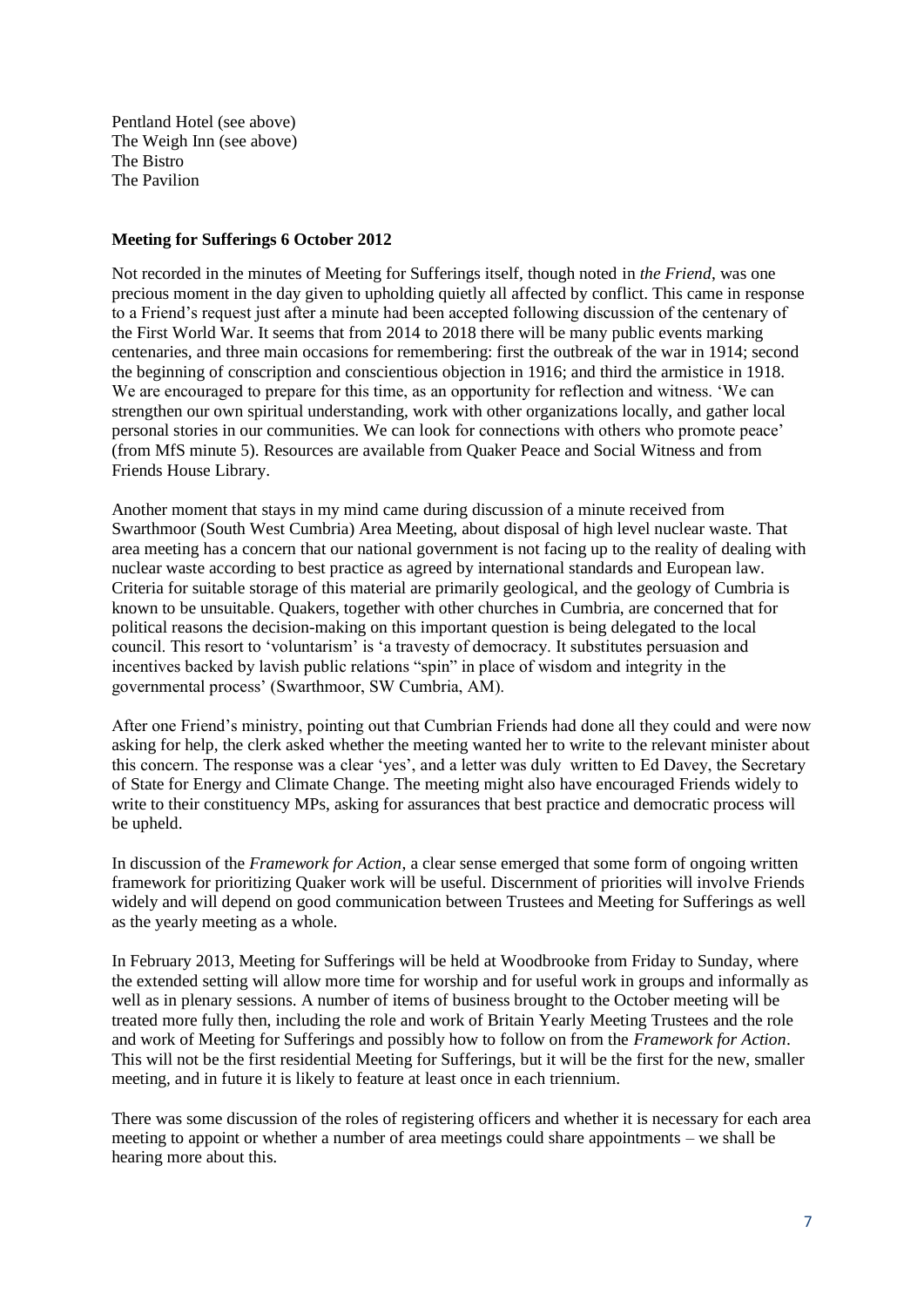A small group of five Friends is to be appointed to respond to an appeal against the decision of an area meeting. This is a constitutional role of Meeting for Sufferings that is only very rarely called on. The meeting as a whole will not be informed of the details but is required to appoint an independent appeal group 'to make all such enquiries as seem to them desirable, from the member concerned and from others having relevant knowledge, to consider and determine whether or not the appeal should be allowed and whether any further recommendations should be made. In conducting such enquiries the healing power of worship will be helpful' (*Quaker Faith and Practice* 4.25).

We heard about the Jubilee Debt Campaign – the Recording Clerk and clerk of OPSW central committee have now signed the 'Jubilee for Justice' letter to the prime minister on behalf of Britain Yearly Meeting. Other business included BYM Trustees report, routine appointments and the dates of future meetings.

David Sanders

## **Quakerism – Early Christianity Revived?**

I have been fortunate over the years to be able to attend many workshops, training events, conferences and retreats. Some of these have stayed with me and had an ongoing influence in my life, but the majority have been forgotten, some deliberately, others through an ageing memory! I expect that the experience gained from attending the recent one-day event in Inverness called "Quakerism – Early Christianity Revived?" will remain with me for a long time to come.

Inverness Local Meeting had discussed holding an event where Friends could come together and explore an issue of interest to them in a relaxed but nonetheless intellectually stimulating manner. John Melling of Inverness Meeting kindly agreed to arrange such an event with Woodbrooke-on-the-Road. Part of the preliminary stages of organising the occasion was to settle on a theme or topic for the day. This was no mean feat as you can imagine. The Meeting decided that we would like to explore our connection with the early Church and early Friends, and consider how far we as Friends today still identified with those historical roots.

The event was held on 20 October in Inverness and was attended by around twenty-five Friends, mostly from the local Meeting but with some Friends coming from other parts of the Area Meeting. We were very fortunate to have Timothy Peat Ashworth, Woodbrooke's tutor in Biblical Studies and Interfaith Coordinator to lead us through the day. As a former teacher and lecturer in teacher education I spent many years assessing teachers-in-training, and I still find it difficult to "switch off" on occasions and just become a member of the audience. On this occasion however, I found myself not only sitting and engaging with riveting material but also enjoying Tim's professional skills as a presenter and the depth of his knowledge and academic experience.

We had set Tim a very demanding remit for the day. Not only had we asked him to share some of his insights into the experience of early Christians, but we had also asked him to help us look at "the boldness and freedom of early Quakers". He was then invited to link the insights gained with Quaker faith and practice today - all within six hours!!!

Tim structured his morning presentation around the use of a number of primary texts from the seventeenth century including some of the writings of George Fox. He read these aloud, which brought the texts to life for me, and distributed copies for us to take home and read again at our leisure. Tim also made extensive use of scriptural references when exploring the life of the early Christian Church. I appreciated Tim's willingness to take questions "from the floor", and his manner of addressing these questions reinforced for me his grasp of the subject matter. The afternoon session was a mixture of group discussion, a plenary time with Tim, and worship. All of this was sandwiched together by wonderful catering provided by local Friends.

The whole day has left me wondering about my own commitment as a Quaker and how willing I am to face the challenges of life compared with my fellow Friends and Christians from centuries gone by.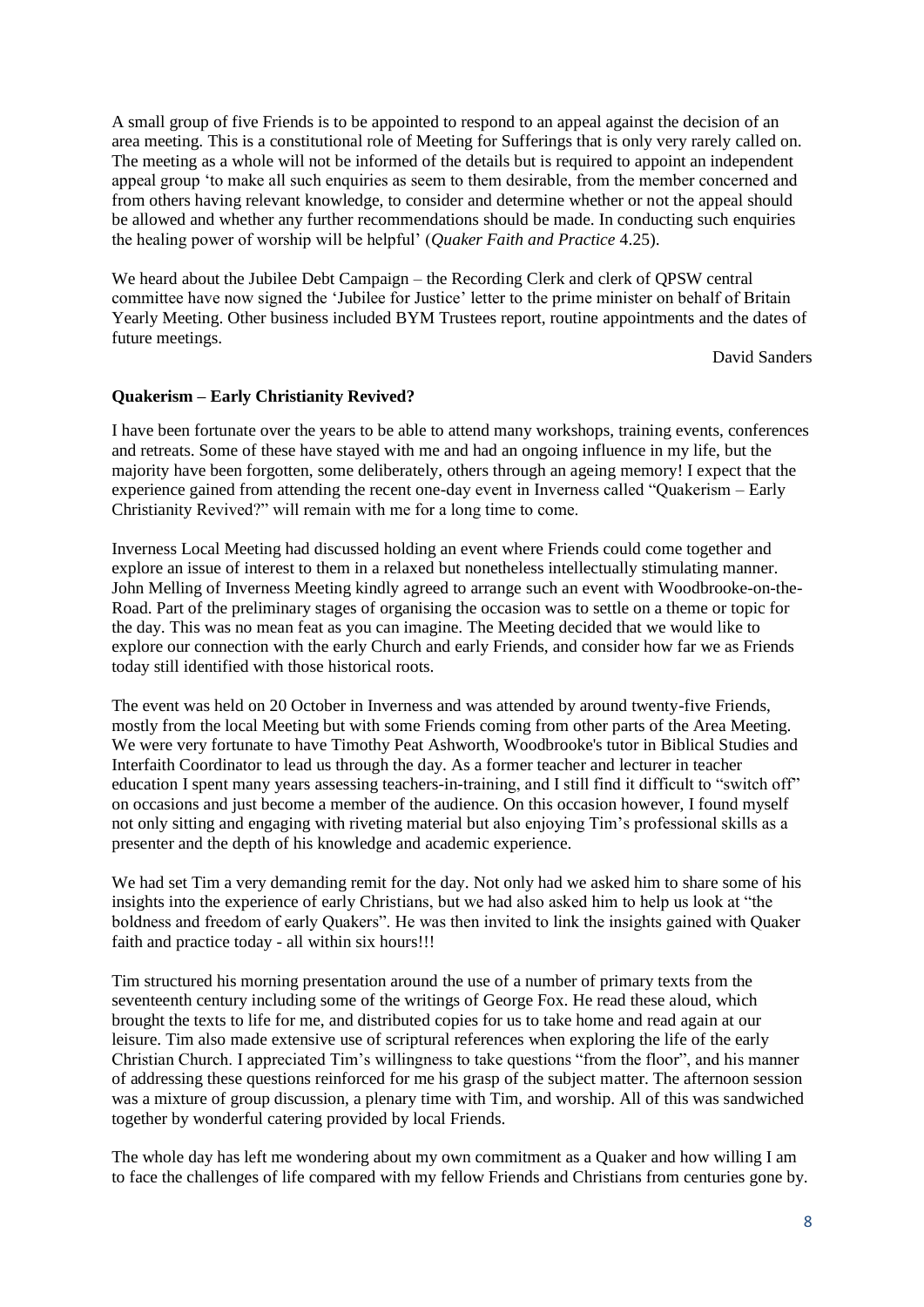I have no doubt that many of the Friends attending the day have been left with searching questions of their own. Despite some of the obvious advances made in recent centuries, I am left thinking that people of faith today still encounter many similar challenges to our fellow travellers all those centuries ago. And perhaps we lack some of the benefits enjoyed by our earlier Friends?

I often hear it said that people living in the north of Scotland are disadvantaged when it comes to affordable, quality training and educational opportunities because of the geographical distance from urban centres down south. This is one of the reasons why I believe that Friends should seek to make full use of the services provided by Woodbrooke-on-the-Road. We were truly blessed with what was provided for us on the day. So blessed in fact, that Inverness Meeting is already looking to book another Woodbrooke-on-the-Road event for next year!

Ian Bonner-Evans, Inverness Meeting

## **Inverness Meeting; Towards a Green Meeting?**

*Discussing sustainability and care for the environment. "Sustainability is an urgent matter for our Quaker witness. It is rooted in Quaker testimony and must be integral to all we do corporately and individually."* (A framework for action 2009-2014)

Stories of the environment, climate change, carbon footprints, transition movement and sustainability are never far away in the news. But where does that leave us as individuals, as Meetings and as Friends? What contribution can Friends make through participation, awareness raising, action and lobbying? Firstly some jargon definitions, for those a bit baffled by the terminology (apologies to those that know already):

Sustainability, originally used by the 1987 United Nations Bruntland Report and is defined "development that meets the needs of the present without compromising the ability of future generations to meet their own needs", it just as much about the environment as it is about sustainable economic and social justice too.

Carbon is used constantly, basically this is the component of Carbon Dioxide (CO2) the main chemical of climate change, combustion of most fuels leads to CO2 emissions, the carbon footprint is how much carbon dioxide is produced, say in driving by car or using a plane etc.

Climate change, this is a result of increased carbon dioxide in the atmosphere creating a "greenhouse effect" i.e. trapping heat in the atmosphere, leading to increased temperatures resulting in rising sea levels, and melting snow at the poles, and also leading to changes long term e.g. wetter summers and colder winters could be one possibility and more frequent extreme weather events e.g. flash floods to droughts. Obviously this will have global consequences and obviously with increased severity in different parts of the world.

Transition Movement is a grassroots network of communities that are working to build resilience in response to: environmental and climate change, and economic instability, also looking at a future beyond oil use.

The idea caring for the Earth and the environment is nothing new amongst Friends:

"We do not own the world, and its riches are not ours to dispose of at will. Show a loving consideration for all creatures, and seek to maintain the beauty and variety of the world. Work to ensure that our increasing power over nature is used responsibly, with reverence for life. Rejoice in the splendour of God's continuing creation" Quaker Faith & Practice. Or John Woolman's words in 1772 sound clearly to us now: "The produce of the earth is a gift from our gracious creator to the inhabitants, and to impoverish the earth now to support outward greatness appears to be an injury to the succeeding age."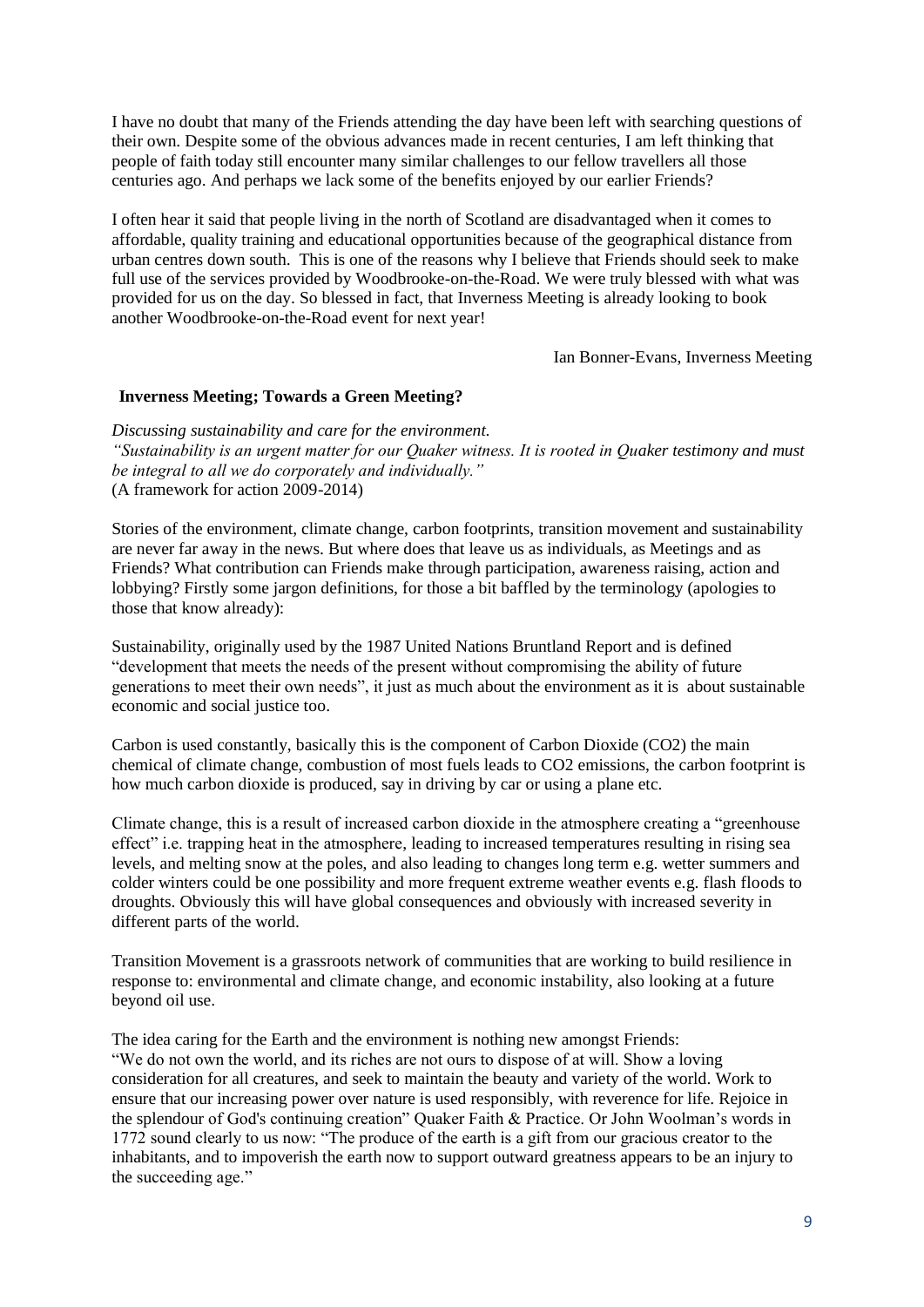Inverness Meeting Discussion Group on Sustainability

Inverness Meeting has been having a series of discussion group Meetings over a shared lunch which helps get the conversation going, and then a discussion based on Friends Sustainability Toolkit. The spark for our discussions was the Swarthmoor Lecture 2011, Minute 36: "The action we are ready to take at this time is to make a strong corporate commitment to become a low-carbon, sustainable community."

We started by looking at what we value about the environment and where we live, what environmental issues concerned us. The discussion was wide ranging over several Meetings and included everything from global economics to where to recycle plastic locally to green woodland burials. We soon realised that sustainability and the environment covered many areas of our lives, and what steps we could take to change our lifestyles to become greener if possible.

#### Awareness Raising & Green Meeting

Inverness Friends decided to have a notice board of activities about what individuals are doing as way of inspiring and involving individuals and collective action. It was felt at the same time not to make people feel guilty if they are not doing enough, more important was getting people interested and inspired.

A Green Meeting House: this won't apply to all Meetings, as I know many rent rooms in community and church halls. But know harm in mentioning if possible to the owner about the heating regime, insulation and glazing, especially if there is a long term financial gain for them too.

Quaker Meeting Houses: Can you reduce heating usage & bills; improve insulation glazing, solar panels, low energy bulbs etc. Use of locally, sustainably sourced if possible reclaimed and recycled, materials and local firms? Obviously this will depend on budgets.

Meeting House Garden: Is there any scope for a garden round the meeting house, maybe an activity for children during Meeting or a shared gardening group? Even a few containers would maybe brighten the place up?

Transport: Can lift shares be arranged between Friends, going to Meeting? Or cycle or walk if possible.

Furniture: Can furniture be bought or donated from/to a furniture reuse charity, if possible? Fair Trade: Is fairly traded, organic tea, coffee, food and biscuits used where possible? Waste & Cleaning: Is waste recycled from the Meeting? Are eco-friendly detergents, cleaners and toilet roll used?

## Local Environmental Groups

Find out what's happening locally is there a: Friends of the Earth Group, Transition Group or Zerowaste Scotland Group, Car Sharing or Community Reuse & Recycling or Community Garden project nearby? Do they have resources to borrow, invite a guest speaker, or do they have regular meetings? Inverness recently invited the local Friends of the Earth organiser, to give a brief talk about their work and what is happening locally in terms of environmental campaigns and projects. Some Meetings even go as far as hosting a Green Fair or hiring meeting rooms for Transition Groups or Friends of the Earth meetings.

Obviously a first step is to talk about the issues concerned, and decide together how you can take it further.

I always remember this quote from George Fox, that seems more insightful and meaningful than ever after 350 years when he said "Be patterns, be examples in all countries, places, islands, nations wherever you come; that your carriage and life may preach among all sorts of people, and to them; then you will come to walk cheerfully over the world, answering that of God in everyone" Best of luck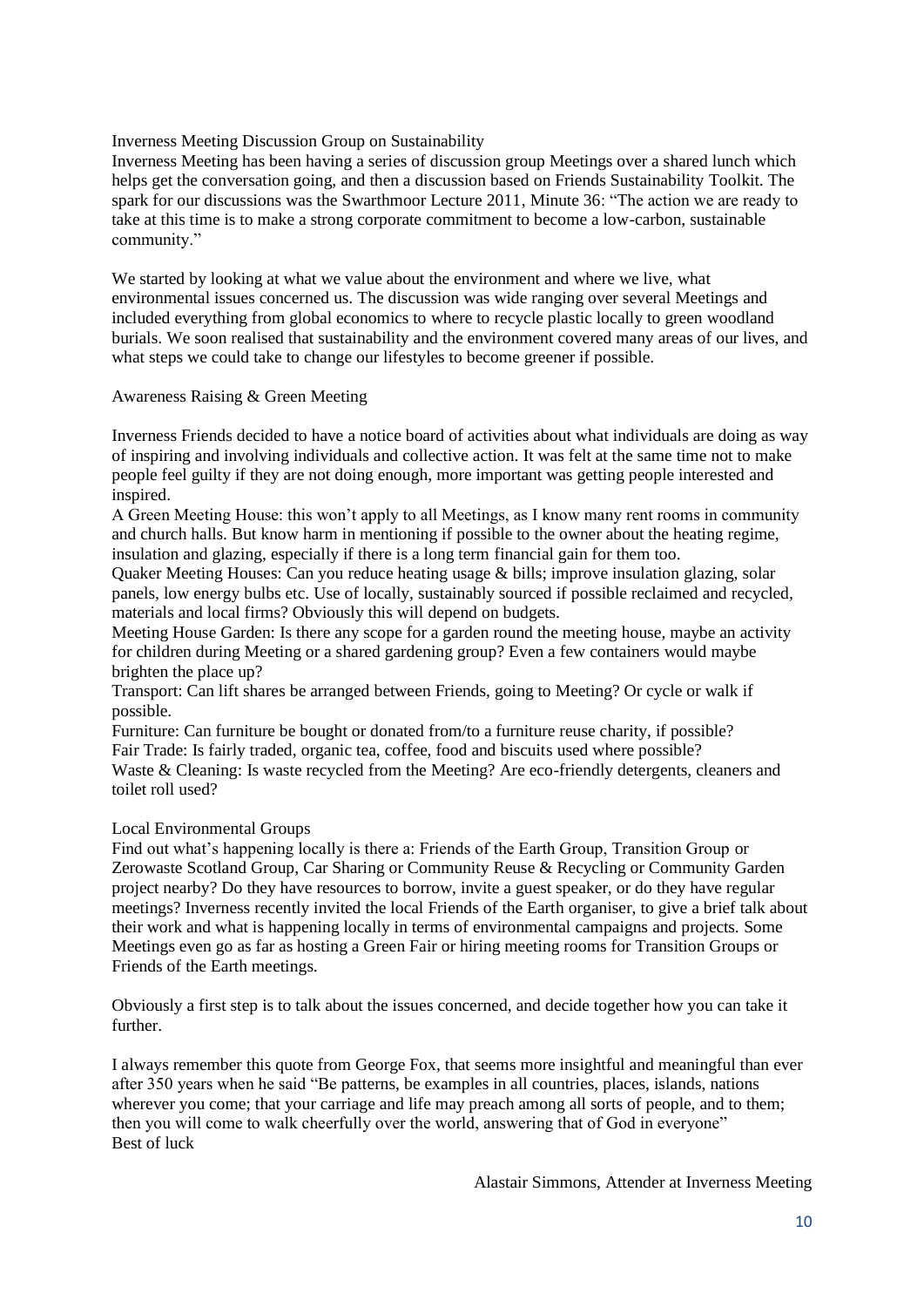More Help and Information

- The Quaker Sustainability Toolkit; this is full of practical advice and pointers for discussion on sustainability and environmental issues. The Sustainability Tool Kit can be downloaded or is available from Friends House, http://quaker.org.uk/sustainability-toolkit
- Quaker Living Witness project has resources and we had a speaker at one of our Meetings to talk about their work.
- Friends of the Earth organise a lot of local environmental campaigns; Friends of the Earth Scotland, Thorn House, 5 Rose Street, Edinburgh, EH2 2PR, Tel: 0131 243 2700
- Transition Town Network UK, 43 Fore Street, Totnes, TQ9 5HN, UK, Tel: 05601 531882

# **Junior Yearly Meeting 2012**

I had my first experience of Junior Yearly Meeting back in May this year, where I met with seventyfour other budding young Quakers who had travelled all over Britain to Lee Valley Youth Hostel. I enjoyed four sunny, jam-packed days of Quaker fun while we explored the theme 'Bearing Witness to bring about a just and compassionate society' in different ways.

I have been lucky enough to attend other Quaker events and I enjoyed the familiar creative games and activities, as well as the peaceful epilogues. I found that JYM gave me a chance to learn a lot more about Quakerism and living in a Quaker community which I did not know before.

This year's JYM was held at the same time as Britain Yearly Meeting, based on concepts of 'economic justice and sustainability', at London's Friends House. A Quaker business meeting was a completely new experience for me, and being able to join in with the BYM meeting for worships and decision-making sessions was really thought provoking. The ministry from JYM participants made me realise how involved young Quakers can be in the community of British Quakers and that, although I did not give my own ministry, my opinions and issues that are important to me can also be heard and valued.

One thing I learned at JYM was the extent of Quaker influence in the world as the Swarthmore Lecturer talked to us about her work with QUNO. I found this incredibly inspiring, as I was amazed to learn about just how much Quakers were involved. It also left me wanting to learn more and realising that I can actually have a effect on the world.

We did simulation exercises which showed the injustices of power and wealth, and discussed what it was that we ourselves could do to bear witness. I learnt that people have gone against the tide and lived by what they feel is right, even if it was difficult at times, and you need only make small changes to bring about a just and compassionate society.

Nearing the end of our weekend, we were encouraged to think about what Quakers meant to us. Instead of thinking, 'What is Quakerism?', we asked ourselves, 'Why am I a Quaker?'. This inspired such a wide range of answers, from being dragged to meeting every Sunday, to being part of a community where everyone can feel belonged and heard.

I sometimes consider myself as a 'Quaker in Training', and although I don't have much experience of Quakerism, I enjoy every chance I have to learn a little bit more. JYM was a fantastic opportunity to explore Quaker spirituality, to listen to other young people's opinions on issues and to connect with other young Quakers, as well as making friends and having as much fun as possible!

Ellie Palmer, Aberdeen Meeting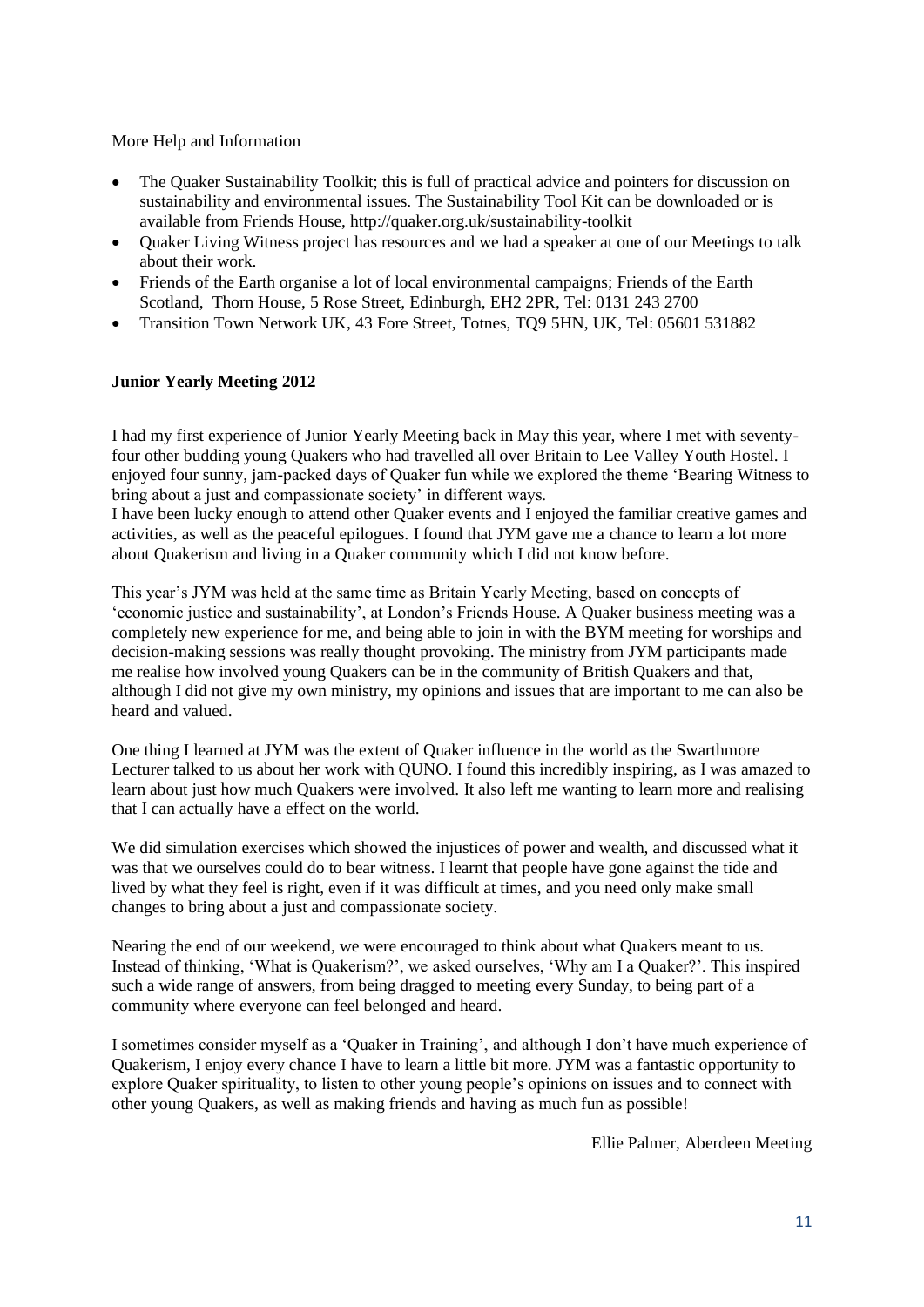# **10 reasons why spirituality is important for prisoners**

1. Many prisoners are deeply shocked and even traumatized by the idea and the experience of going into prison. They need *comfort and consolation* for what has happened to them. Spirituality can offer that.

2. All religions, whether Christianity, Islam, Hinduism or Buddhism, contain ideas of religious *practices* like prayer or meditation. These practices can be consoling in themselves, but they can also create a more reflective, calm frame of mind.

3. Some people talk about mindfulness. The idea is not just to be aware of what you are thinking and feeling, but to be totally *conscious* of your thoughts and feelings, thinking about thinking and feeling about feeling, as it were. There is good evidence that this produces therapeutic benefits.

4. Mindfulness can also contribute to *self-control*, and one way of looking at crime is that it is the result of a lack of self-control, focusing on immediate gratification and ignoring the potential for harm to others and risks to your own longer term prospects.

5. Religious belief almost always contain the notion of *atonement* or *redemption.* The emphasis is placed on recognising what you have done wrong and doing something to make amends, over and above simply deciding not to do it again. This idea is closely akin to ideas of restorative justice and these have been found to be extremely effective.

6. Many prisoners can be depressed or have mental health problems. Religious belief can certainly contribute to combating feelings of isolation, loss or abandonment.

7. Chaplaincies have been an important part of prison life since the  $19<sup>th</sup>$  century. They are an alternative centre of *kindness and calm* within prison life which can sometimes seems regimented and even hostile or threatening.

8. Many chaplaincies are also a bridge to the outside world on release. Ex-prisoners can be connected to local faith communities near to where they may be living.

9. Faith communities also have many volunteers committed to helping people in need of support such as ex-prisoners.

10. Religious believers will often have an ethos of *forgiveness* and never giving up on anyone, however bad they have been. That means that religious communities can be places where people who may feel extremely guilty about what they have done can find people to talk to who may be less judgemental than the public at large. Serious offenders, like sex offenders, have sometimes found a warmer welcome among religious people than in among a suspicious and retributive public.

(received from Mike Nellis of the Scottish Quaker Community Justice Network, and posted on the PrisonerActionNet website (www.lemosandcrane.co.uk/prisoneractionnet) "Helping those working to strengthen positive identity and belonging in prisoners and ex-offenders")

## **A Spiritual Renaissance**

A spiritual renaissance was taking place when early Friends began to understand 'the Light within'. We are again at the threshold of a major leap in our evolution and at its core is another spiritual renaissance. No one can foretell what the unknown might yield up. But, there is something deep in us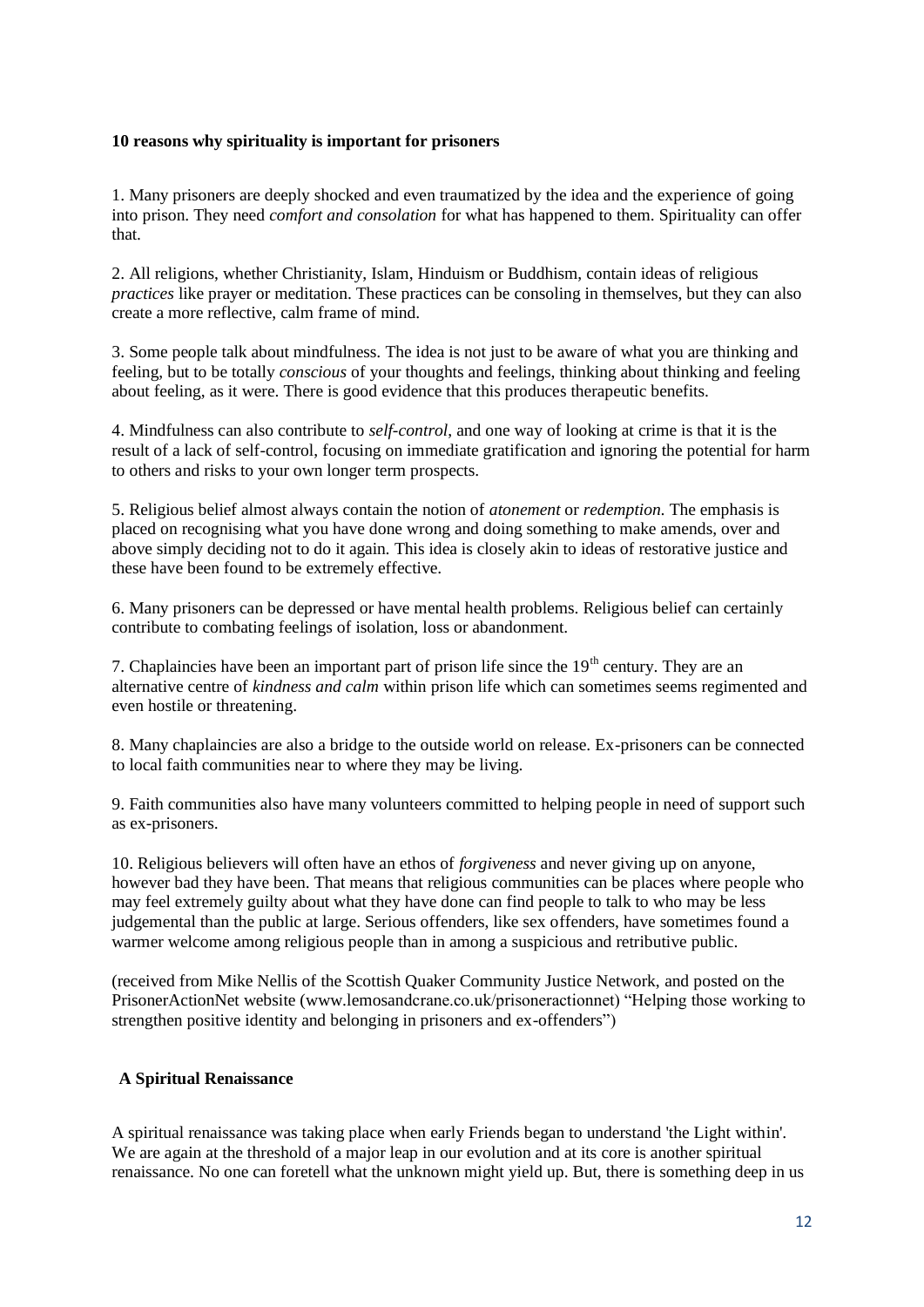all that conspires to remain within safe boundaries, to stay the same. Yet, there can be no spiritual growth if we do not remain open and vulnerable to what is new and different. We need to learn to recognize when new leadings, beginnings, promptings await us.

Part of the art of living wisely is to learn to recognize and attend to such profound openings in one's life. In the letters between Boris Pasternak and Olga lvanskya, collected in A Captive of Time , there is the beautiful recognition: 'When a great moment knocks on the door of your life, its sound is often no louder than the beating of your heart and it is very easy to miss it. 'To live a conscious life, we need to constantly refine our listening.

Sometimes new beginnings catch us unawares. I often find when something is ending a whole new train of possibility is in motion before I realize it. If we are still and trust in the Divine Light unforeseen things can emerge. We need to listen inwards with complete attention until we hear the inner voice calling us forward.

This is always a challenge and demands courage and a sense of trust in whatever is emerging. This change in life's direction can occur as a result of illness, suffering, loss or unemployment. At such times we desperately need divine blessing and protection. We never know what destiny shapes each life there is so much that is mysterious.

*'The fact that Friends seem to have lost contact with their spiritual roots has become a matter of increasing concern within the Society in recent years. Early Friends seemed to live constantly 'ln the Light' and their awareness of a greater Spiritual Reality within and beyond themselves enabled them to undertake so much which modern Quakers are often unable to comprehend, let alone carry out.'* David Hodges, a retired biological scientist and university lecturer

We need to rediscover and re-explore the Spiritual Reality which was so real to early Friends. The wonderful gift of the eternal 'Light' that is within us all.

Isobel Bracewell, Aberdeen Meeting

## **Quaker Life Rep Council: October 2012**

Well first an advert for Quaker Life! I think the work done is amazing. "Working to strengthen and sustain the fabric of Quaker life within the Yearly meeting", there is pastoral care; the library of the Religious society of Friends; Quaker centre at Friends House London; children and young people's work; wardenship and employment; Swarthmoor Hall; Outreach; the magazine "Quaker Voices"; and the Quaker Life Network, which I have been asked to publicise.

Would you like to review a book? Be a support to other meetings through the "explorations" initiative? Be on a national committee? Work and play with children at Yearly Meeting? Sign up to receive the Quaker Life Network e-newsletter online at [www.quaker.org.uk/qln-enews](http://www.quaker.org.uk/qln-enews) and find out about opportunities.

Our meeting this time focussed on "Deepening the life of spirit through service". Richard Summers said afterwards: "I was struck throughout the week-end by the need to reframe our approach to jobs; to identify what is important for us to do, and to engage with that as part of our personal and communal spiritual development, rather than as burdensome tasks to be undertaken with reluctance. I hope we can encourage Friends in our Meetings to develop a more positive approach to the idea of service as a key part of our spiritual development".

We were asked to look at how service; any sort of service; has enriched our Quaker faith. I looked at what I do at local and Area Meeting level and was quite surprised. I come to Area Meeting when I can and sometimes to General Meeting; I am our local meeting correspondent and help care for our "library", i.e. pamphlets, leaflets and a few books and DVDs; I get in early on meeting for worship